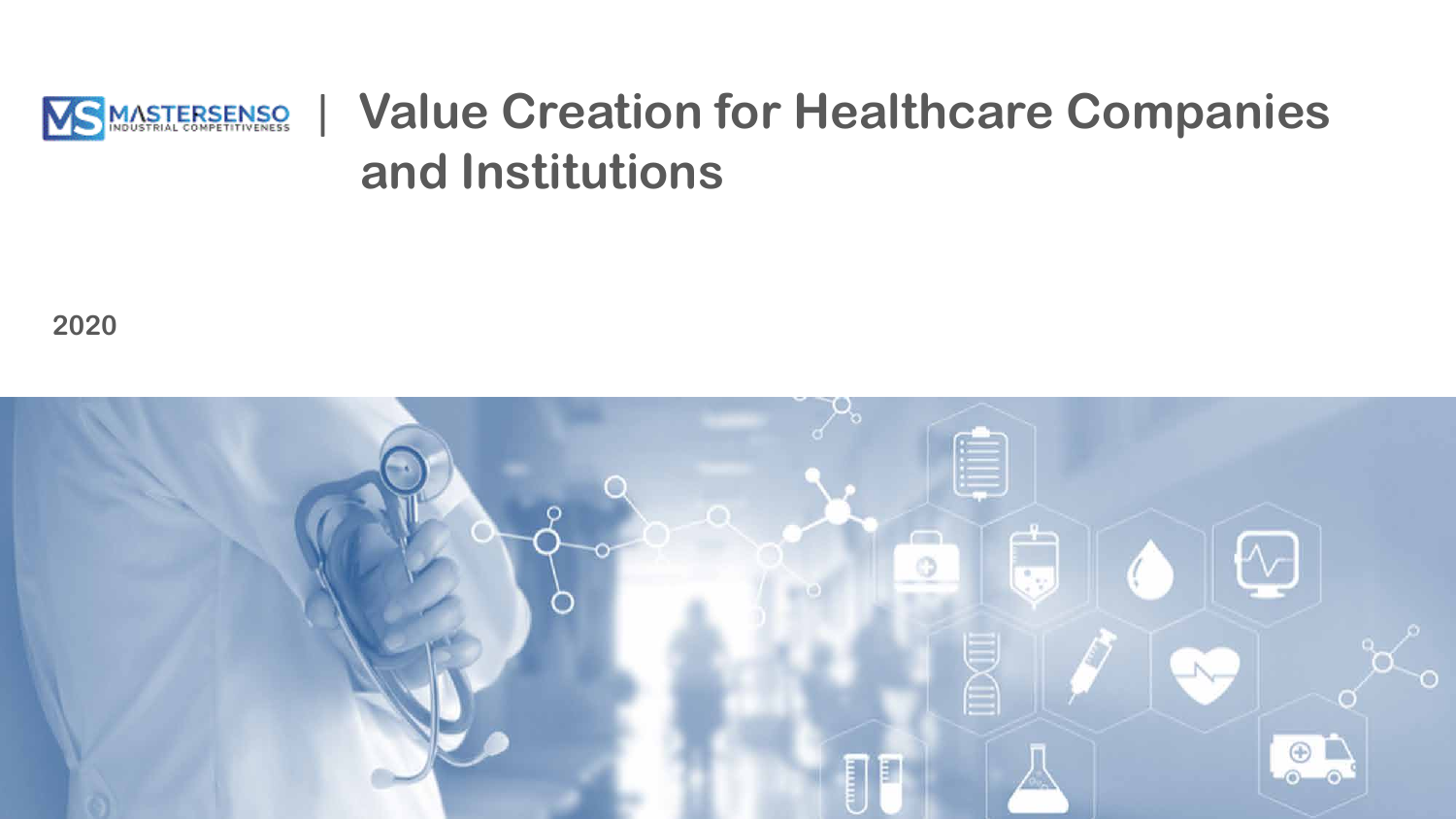- Mastersenso Health Methodology is designed to revitalize or optimize the value of healthcare companies, through short and long-term actions, whether for preparation for M&A's or improved operational practices.
- Masteresenso activities include optimization of the competitiveness aspects of operations (Benchmark and process indicators), automation of systems and processes, financial and tax structuring, and analysis of corporate risks.

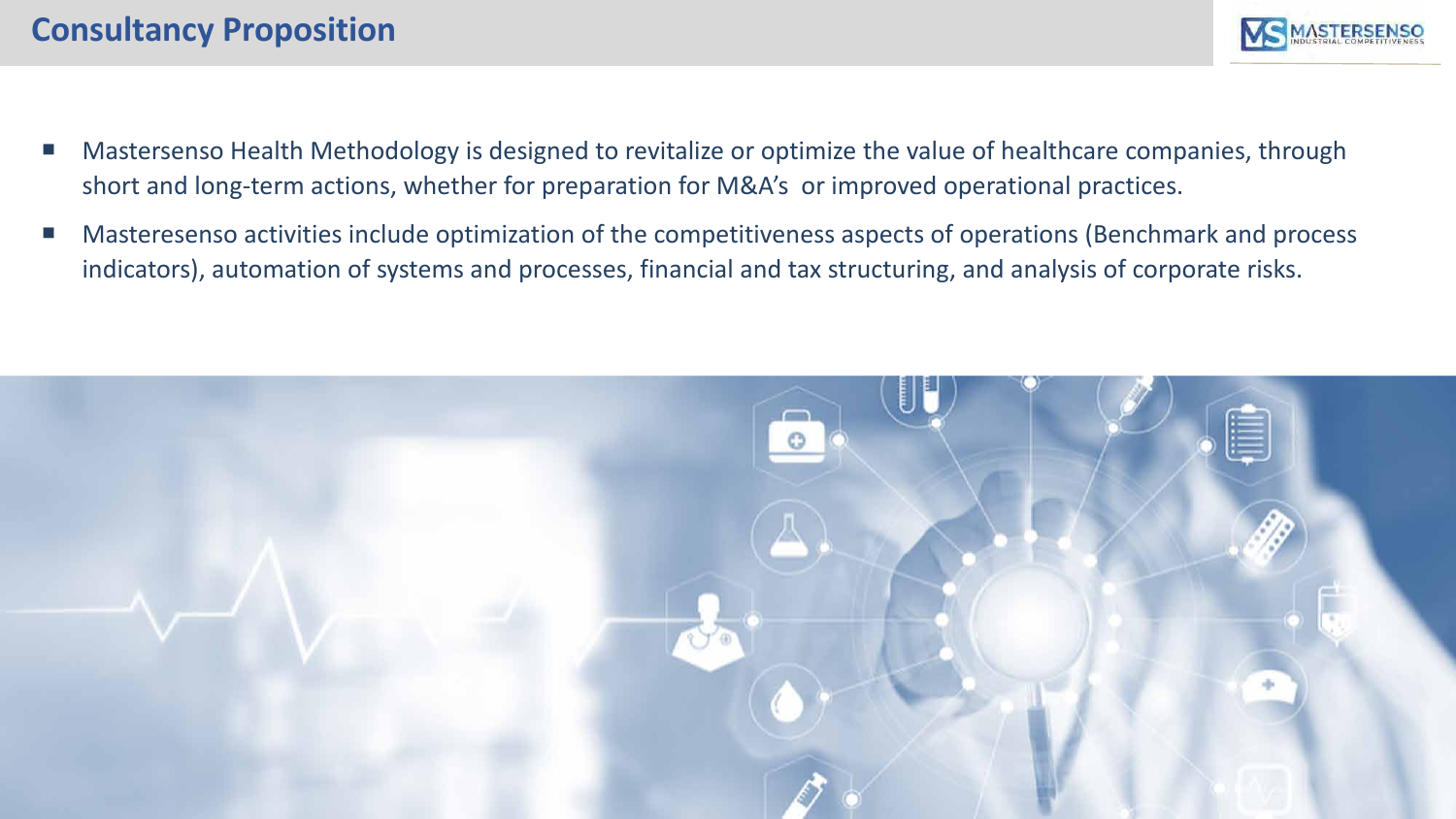## **Project Phases**



The methodoloby consists of 3 sequenced, but independent phases:

**PHASE 1:** Focus on operational, financial and business risk diagnosis. Prioritization of quick-wins to maximize cash and reduce costs. Rapid intervention proposal for situations of demand crises or strong leverage. A Steering-Committee is established with senior management and consultancy representatives.

**PHASE 2:** Support for the implementation of competitiveness and financial restructuring actions. Integrated performance with the first / second level client management team, communicating strategic actions to the responsible leaders, effective implementation, and monintoring productivity and results

**PHASE 3: Focus on a culture of competitiveness and quality,** developing models of work, management and continuous reporting.

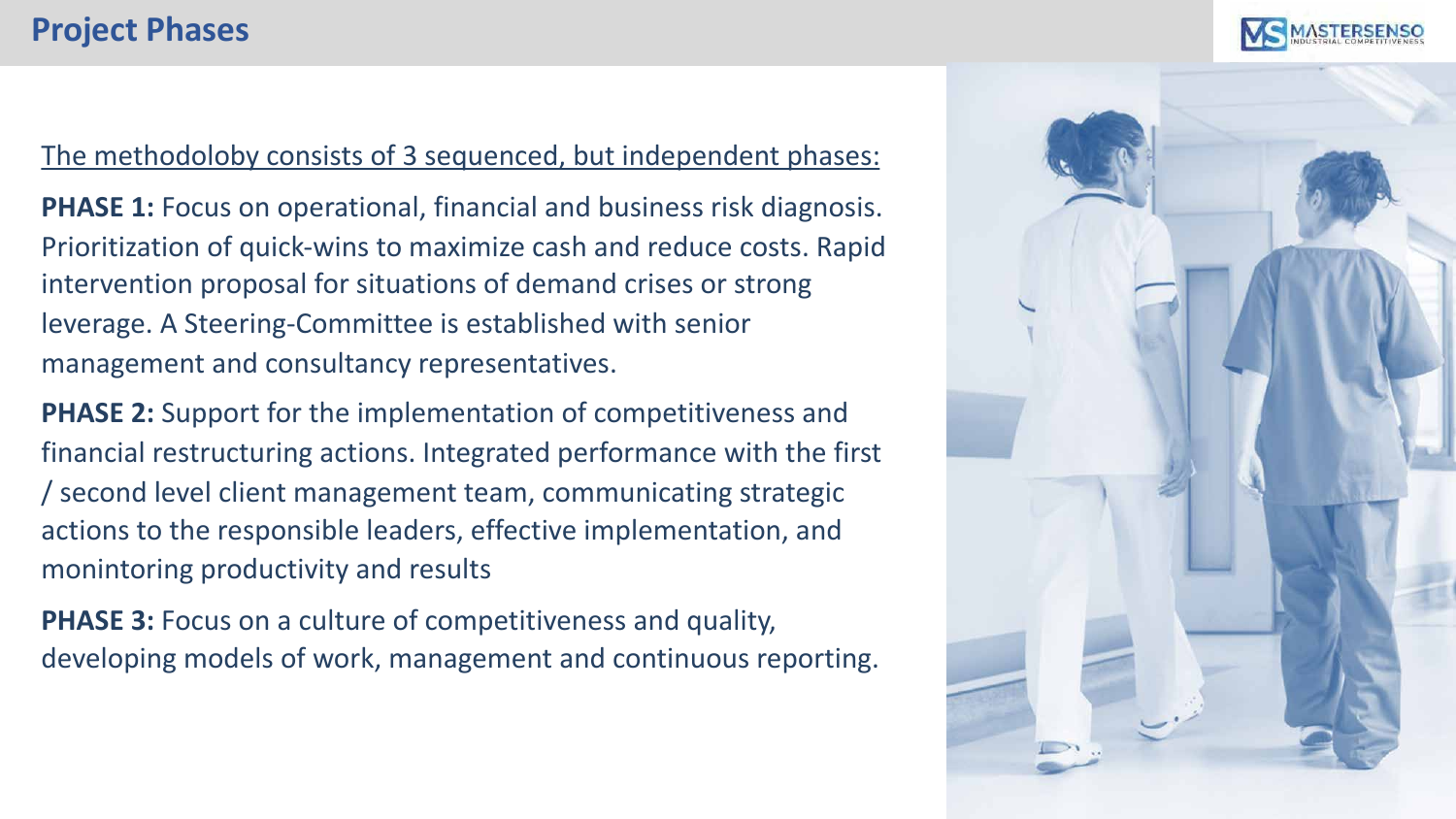## **Activities included in Phase One: Menu selection by the client**

- 1. Financial Structure Assessment;
- 2. Cash Management;
- 3. Definition of cost allocation criteria;
- 4. Benchmarks and KPI comparison with peer companies;
- 5. Customers analysis, prices and billing effectiveness;
- 6. Margin-based portfolio proposition;
- 7. Process Optimization;
- 8. Operational Productivity Indicators;
- 9. Make-or-Buy evaluation (internalization vs. outsourcing);
- 10. Management of input and service contract;
- 11. Investment Strategy and Management;

# **Starting Point**

Executive Summary (3 ou 4 pages)

- Result Detractors (revenue and cost);
- Mitigation actions;
- Impact of actions on the long-term strategy;
- Scenario: risks and opportunities.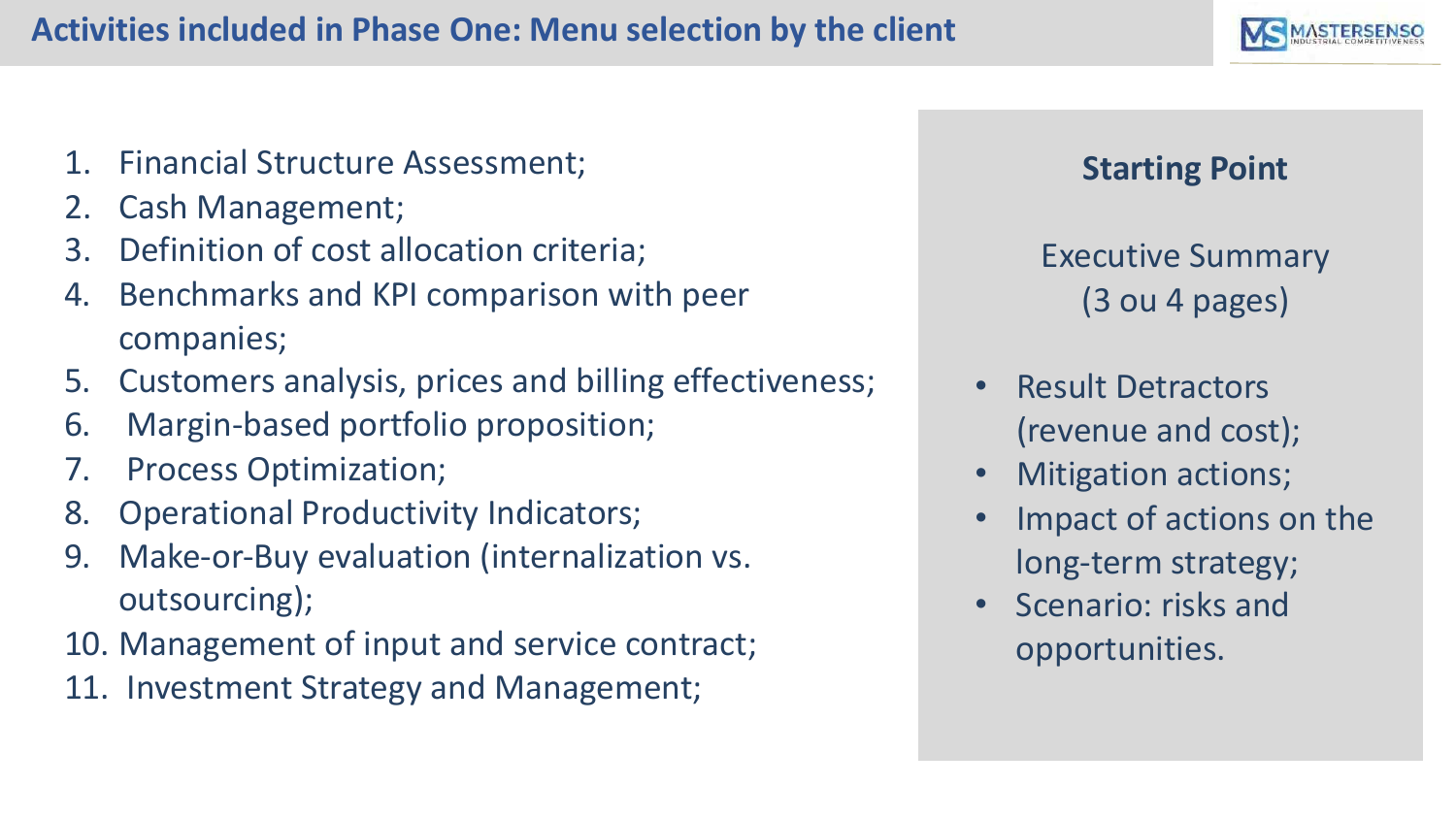

## **Phase 1**

Focus on Steering Committees (Fortnightly meetings during 2 months, with monthly deliveries)

- CEO
- CFO
- COO
- Mastersenso Financial Consultant
- Mastersenso Operations Consultant

**Note: communication and involvement of management teams during all the assignment, prioritizing the Steering Committee**

**Phases 2 and 3** Operational Committees (Weekly meetings during 3 months per phase, with monthly deliveries)

- Productive Process Committee
- Maintenance and Investment **Committee**
- Support Processes Committee
- HR Committee (Compliance, Motivation, etc.)
- Financial and Tax Committee
- Legal and Risk Committee

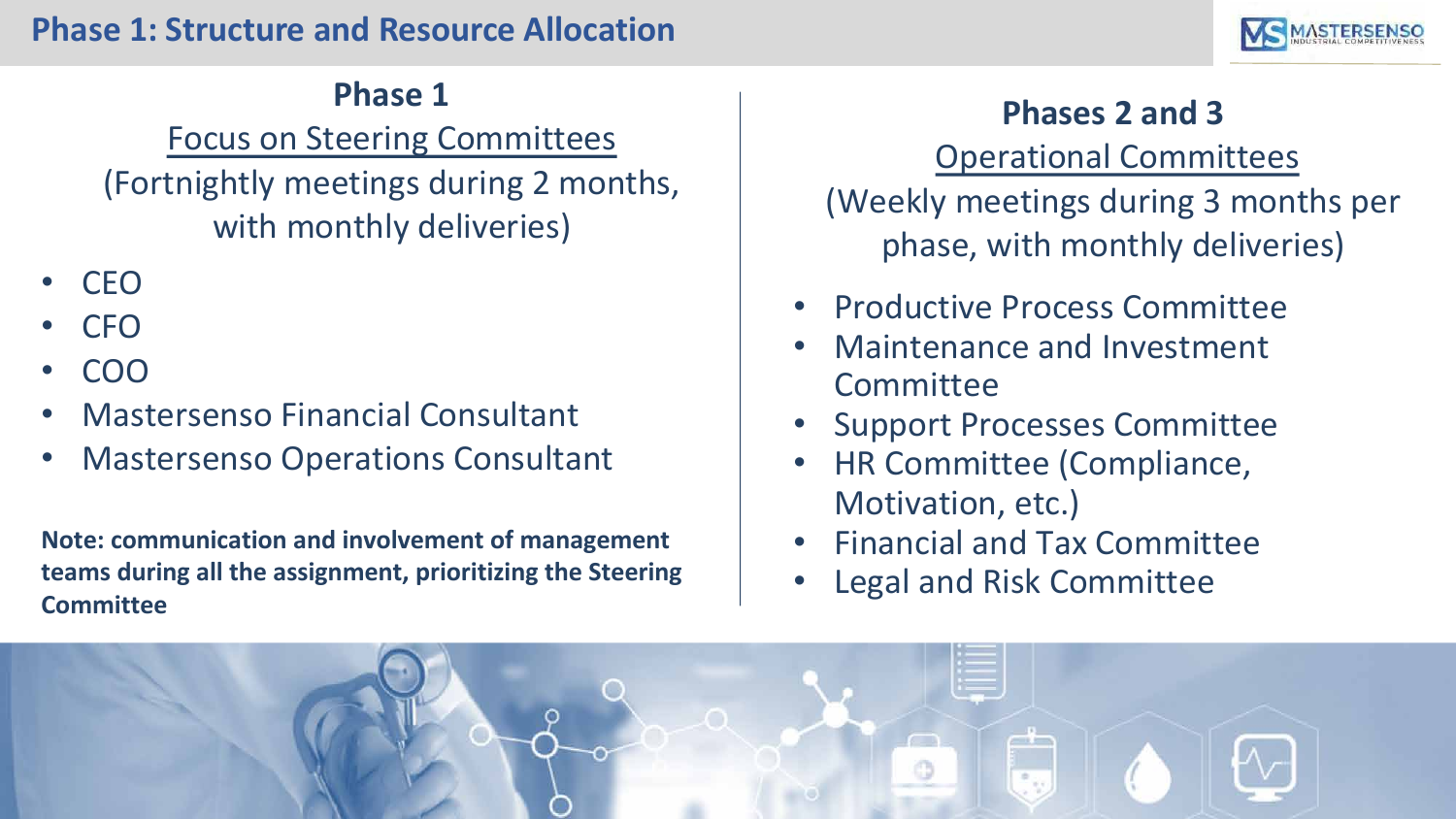

#### **Actions on Cash Availability:**

### • Maximize revenue and minimize losses Minimize operational delays (Renegotiation of main suppliers, anticipation of receivables, reduction of inventories)

- Activate credit lines available to subsidiaries, payroll financing, launch debentures, etc.
- Postponement of Taxes and Fees
- Objectives of operating, maintenance and related expenses.
- CAPEX replanning (OPEX REVIEW)
- Maximize operating margins (Next box)

#### **Actions on Operational Margins:**

- Measurement and minimization of losses by type of process (products, overtime, transport, services, others)
- Price and product renegotiation for the critical phase.
- Minimization of payroll (rationalization of staff, vacation, suspension of contracts, rationalization of benefits and the like)
- Intel systems to guarantee billing effectiveness and expense control.

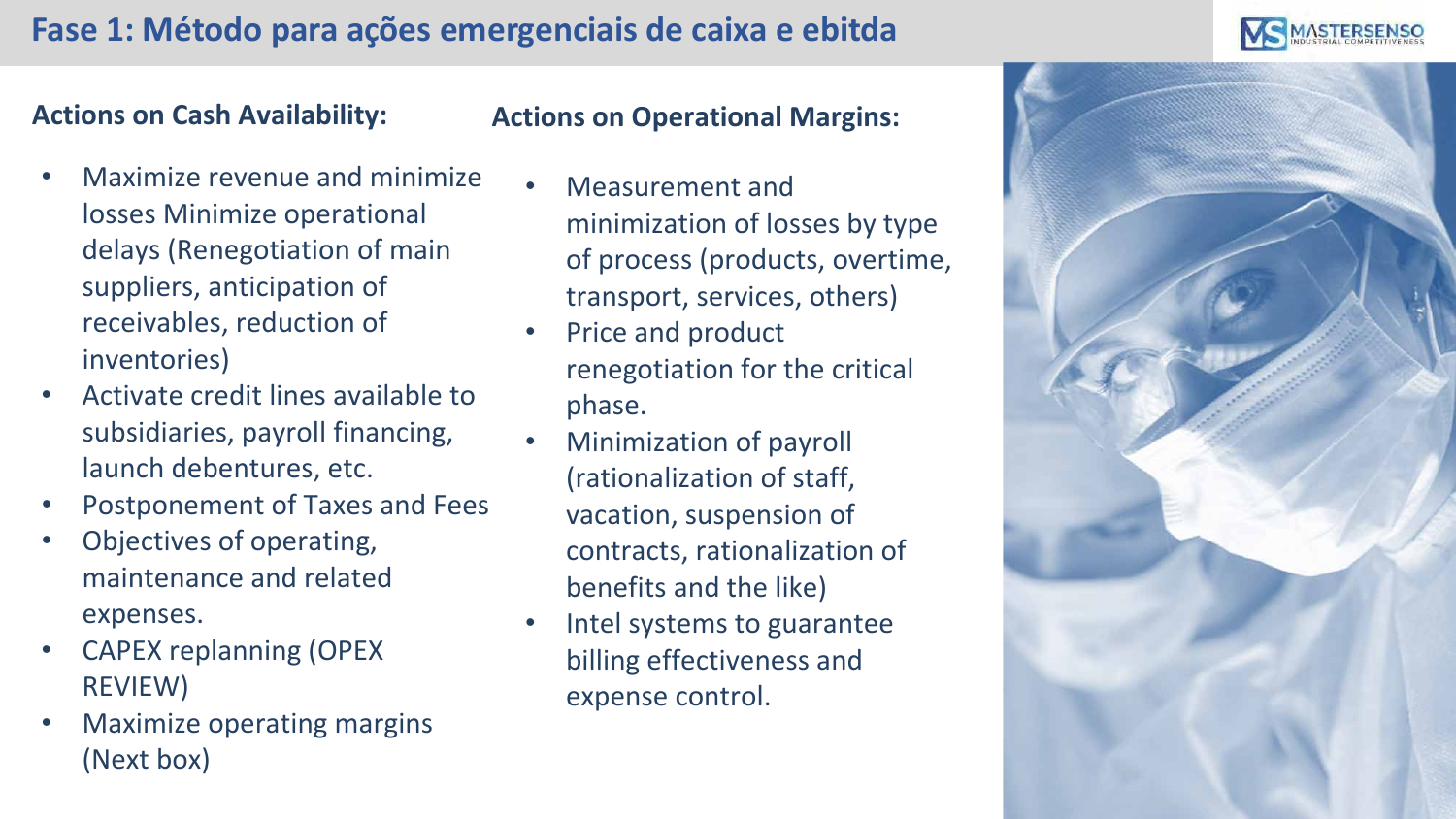## **Phases 2 and 3 –Assuring Longevity**



#### **Phase two: Action Pipeline**

- Assembly of operational committees per business activities (Supply Chain, Transactional, PS Production, In-house Production, Operation / ICU Production, Maintenance, Information System, Financial / Tax, HR, Legal and Risk, Commercial and Financial.)
- Review of processes with a focus on simplification, productivity and loss reduction.
- Establishment of BSCs by process (Balanced Score Cards, with main indicators, references and responsible).
- Definition of the minimum information system with separation of transactional activities.
- List of investments required per process.

#### **FASE 3 – Competitiveness Culture**

- Mobilization of teams to the spirit of the program.
- Organization of performance teams by process
- Team Building session and profiles with personal and professional values and objectives
- Training: Green-Belt principles of process management.
- Black-Box Sessions Review of the "Base Zero" process by the team with a focus on short and medium term simplifications and improvements (Invitation to process suppliers and customers.)
- Actions pipeline and continued coordination
- Field monitoring assessing service quality.